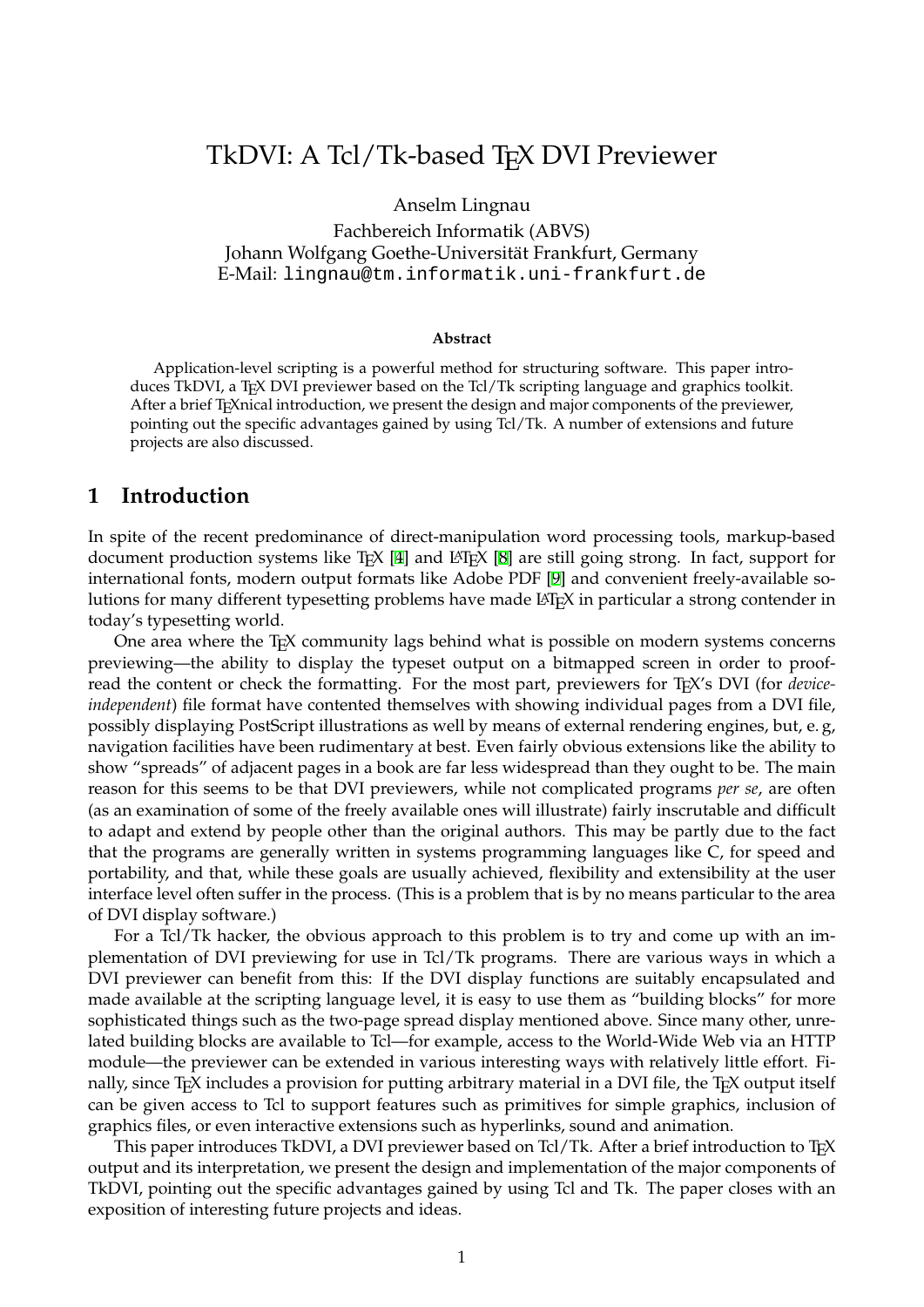### **2 DVI Files: A Brief Overview**

DVI (short for *device-independent*—and not to be confused with Intel's digital video file format that uses the same abbreviation) is the canonical output format of T<sub>E</sub>X. It describes a typeset document by giving instructions to a "virtual machine" for every page. The virtual machine maintains a notion of "current position" on the page, and the instructions mostly consist of commands that change this position or place glyphs or rules there. Besides registers for the current position, the virtual machine implements a few more registers for optimization purposes; the content of all registers can be pushed on or popped off a stack to make regular movement easier. There are a few additional commands that deal with font management and the inclusion of arbitrary strings in the DVI file for the benefit of specialized DVI processing software. DVI file also contain a *preamble* and a *postamble* giving information about the file as a whole, like a global magnification factor or the maximum stack depth necessary for the virtual machine to process the file. A full explanation of the DVI format is given in [\[5\]](#page-9-3).

It is important to note that DVI files do not contain any information about the glyphs of a particular font—they just contain the font name and the scale that the font is to be used "at". (When T<sub>EX</sub> was invented, scalable fonts were not yet widely available or used, so from the point of view of T<sub>E</sub>X, Times Roman at 10pt and Times Roman at 10pt scaled by a factor of 1.2 are two different fonts.) The actual bit maps giving the glyph shapes of the characters need to come from elsewhere, and that is totally up to the DVI rendering program. Traditionally, a companion program to TEX called META-FONT would be used to generate bitmapped fonts from algebraic descriptions of the glyph shapes, and it is customary for DVI processors to be able to read these bitmapped fonts, which are typically in a compressed format called PK [[12](#page-9-4)]. Of course, DVI processing programs are free to use whatever source of fonts is convenient, and there are various DVI renderers that use PostScript Type 1 fonts or even TrueType fonts instead of or in addition to PK-format bitmapped fonts. (There are tools that will generate appropriate PK fonts from Type 1 or TrueType fonts for the use of renderers that cannot access the scalable formats directly.) A discussion of the merits of these different approaches is outside the scope of this paper.

The TEX program itself, when typesetting, concerns itself only with the *metrics* of the glyphs in a font rather than their appearance. It considers every glyph as a box of given dimensions, and these boxes are put together with "glue" (varying amounts of white space) to form lines, paragraphs and pages. It is important to note that the box for a given glyph is usually roughly coincident with a "bounding box" for the glyph in the sense that all the pixels of the glyph are contained within its box, but this is not necessarily the case; for example, an italic "f" often exceeds the dimensions specified for its box as visible to T<sub>EX</sub>. T<sub>EX</sub> obtains the metrics it uses for typesetting from special "TFM" (or *TEX font metric*) files. In addition to character dimensions, TFM files contain ligature tables (for transformation of certain character pairs such as "f"-"f" into special single-character glyphs) and kerning tables (which optimize the spacing of pairs of adjacent characters such as "AV" or "OT").

A fairly new addition to TEX are "virtual fonts" [[6](#page-9-5)], which make it possible to re-encode other fonts or generate new glyphs on the fly by pulling glyphs from other fonts (possibly with scaling) and combining them into new characters. Glyphs in virtual fonts are represented by short snippets of "DVI machine code" largely similar to that found in DVI files proper. To TFX, virtual fonts are presented via ordinary TFM files, but DVI renderers must be able to process the actual character definitions, which are contained in "VF" files. Virtual fonts are essential for processing PostScript Type 1 fonts in LAT<sub>E</sub>X, among other things.

The basic unit of measurement in T<sub>E</sub>X is the "scaled point", which is  $1/65536$  of a printer's point, of which there are 72.27 to the inch (PostScript uses what TEX calls "big points"—72 to the inch). So one scaled point, at 5.3 nm (less than the wavelength of visible light) is a much smaller dimension than current printing technology can handle. One consequence of this that DVI rendering programs need to deal with is that the positions given in a DVI file must necessarily be rounded to the much coarser resolutions that available technology gives us (such as 600 DPI for popular low-cost laser printers). Unfortunately, while the human eye cannot discern a simple difference of a few pixels at 600 DPI, shifted glyphs within a word due to rounding errors are quite obvious (and undesirable). The T<sub>E</sub>X approach to this problem is to maintain the "pixel" position on the page independently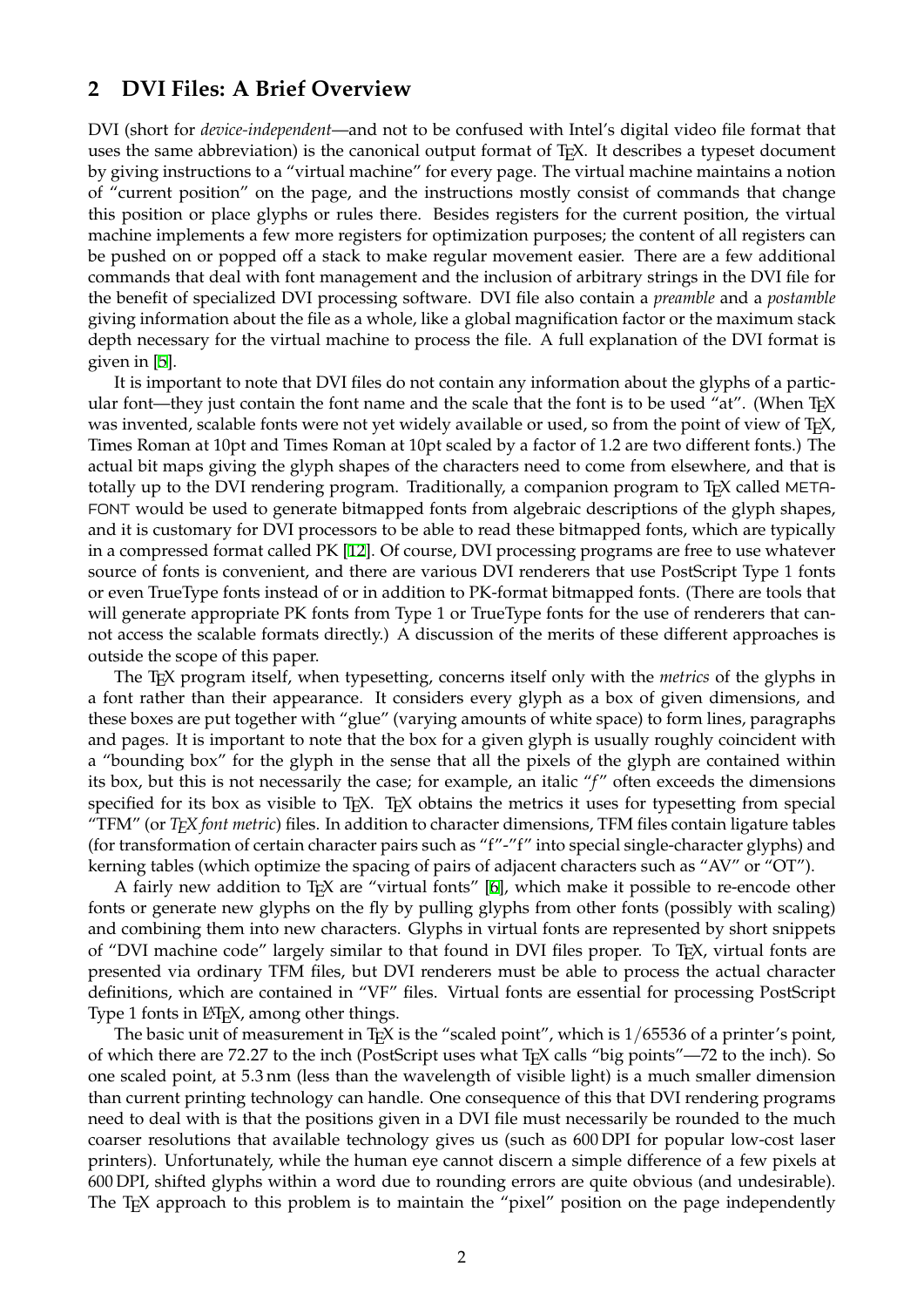from the "official" position measured in scaled points. While a single word is typeset (defined as a sequence of characters separated by "small" spaces according to a notion of "small" dependent on the current font size), glyphs are positioned according to their widths measured in output device pixels rather than their widths measured in scaled points. The accumulated difference between the device pixel position and the position from the DVI file is carried along until the next inter-word space, where a correction is, again, invisible. There is a canonical algorithm for this which is explained in [[7](#page-9-6)].

Another important observation is that DVI files contain no provision for graphics other than oblong rules, which are generally used for horizontal or vertical lines. There are no primitives for lines of arbitrary slope, curves, circles, filled shapes or anything—a restriction that probably stems from the capabilities of the phototypesetters available to Knuth when TFX was developed. However, there is a "back door": T<sub>F</sub>X contains a \special{*argument*} command whose *argument* is written literally to the DVI file. Many DVI renderers have used this to implement additional graphic primitives as well as inclusion of graphic files such as GIF or PostScript. In the meantime, there have been various proposals for standards for extending the graphics capabilities of TEX DVI files, but no consensus has been reached [[10](#page-9-7)]; however, attempts to introduce a certain amount of abstraction at the document level, e. g., for LAT<sub>E</sub>X, have been moderately successful [[3\]](#page-9-8).

Having concluded this whirlwind tour of the technicalities of TEX output, we can now summarize the requirements on a DVI rendering program such as a previewer:

- **DVI file format** The program must be able to open a DVI file, obtain any pertinent information describing the file as a whole, to locate a given page in the file and to "execute" the virtual machine code for that page, keeping track of the proper values of all the virtual machine's registers etc.
- **Fonts** The program must be able to locate the PK (or whatever) files giving the bit maps for the glyphs used in the document. In the absence of a suitable file, the font's TFM file should be used to be able to introduce the proper amount of white space that would otherwise be occupied by the unavailable characters. If possible, a generic font can be used to show at least the characters that are supposed to show up, if not the correct glyphs. Virtual fonts should be supported.
- **Rounding** The program must implement the canonical rounding algorithm for pixel positions (or something equivalent).
- **Graphics** It would be nice if the program could deal with the most popular styles of specifying graphics, such as PostScript inclusion. (Depending on the availability of a PostScript engine such as Ghostscript, this may be quite a difficult job.)

### **3 The Architecture of TkDVI**

The main goal behind the TkDVI project is to provide not only a state-of-the-art TEX previewer, but also a flexible platform for experiments with DVI previewing in general. The DVI-handling functionality should be packaged in a manner that would make it usable not only by the TkDVI program, but by other Tcl/Tk programs that want to handle DVI files (one might imagine a World-Wide Web browser offering transparent support for both HTML and DVI documents). It would be even better if the basic functionality could be made available in a library that would not rely on direct help from Tcl, in order to be usable with other programming languages as well. For example, Tk is popular as a graphics toolkit for other languages such as Perl, Python or Scheme, and the design of the DVI-handling code in TkDVI should not preclude its use with Tk in a non-Tcl environment.

The main functional units within TkDVI (see figure [1\)](#page-3-0) consist of a DVI file handler, a DVI code handler, a DVI code interpreter, the font subsystem and a renderer which is specific to the targeted graphics system. The DVI file handler is responsible for loading DVI files and making their content accessible to the DVI code handler. The DVI code handler, on the other hand, locates individual pages within a glob of DVI code (usually, but not restricted to, the content of a DVI file) and exports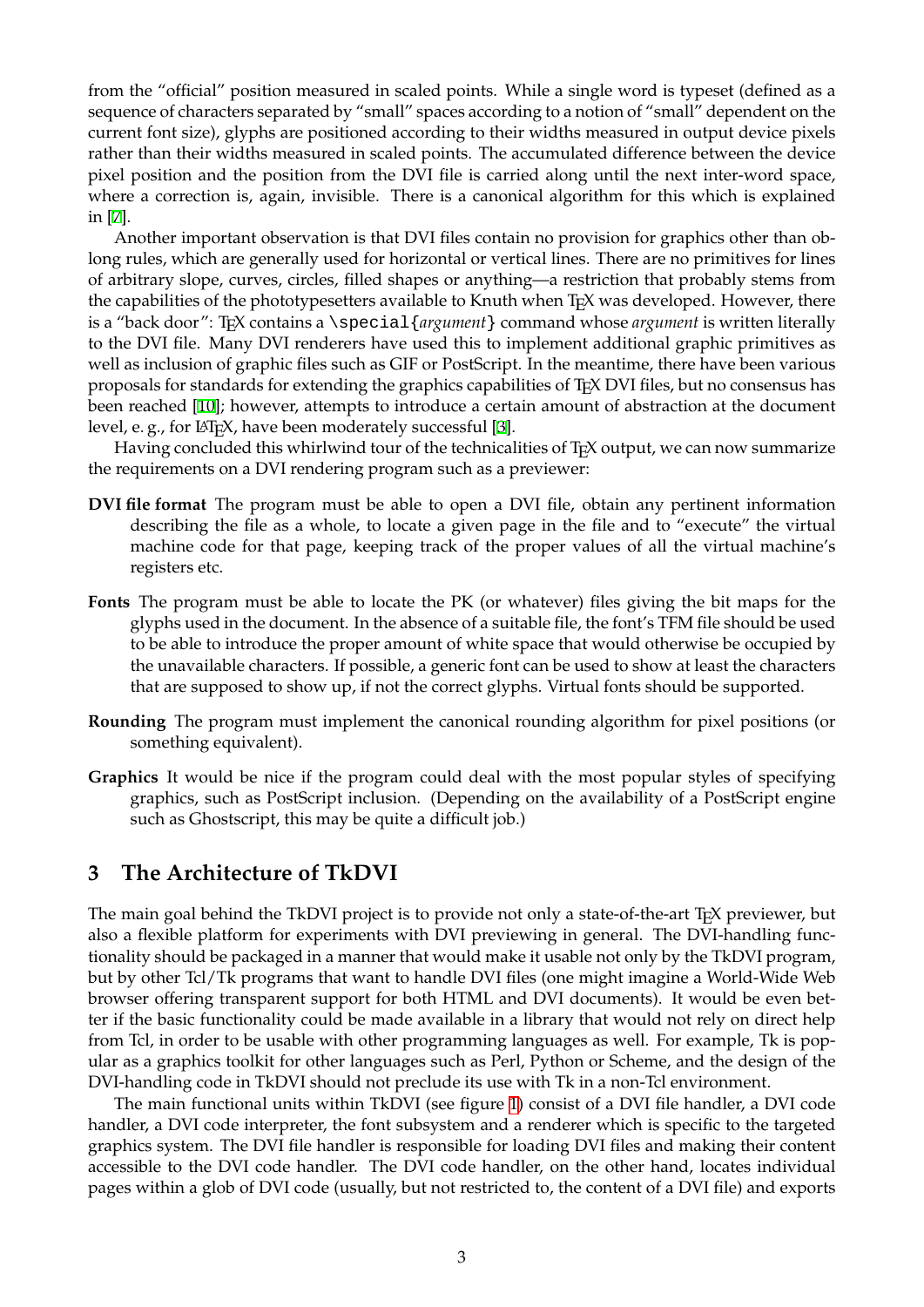

Figure 1: Main functional units within TkDVI. The arrows denote the direction of procedure calls.

<span id="page-3-0"></span>

| wish                                          | Application ("TkDVI")             |    |             |          |                   |     |             | Tcl           |
|-----------------------------------------------|-----------------------------------|----|-------------|----------|-------------------|-----|-------------|---------------|
| Tcl<br>extension<br>(dynamically<br>loadable) | Tcl interface ("glue")            |    |             | Renderer |                   |     | Tcl-aware C |               |
|                                               | <b>DVI</b><br>DVI<br>Code<br>File |    | DVI<br>Code |          | Font<br>subsystem |     |             | $C$ (library) |
|                                               | Handler   Handler   Interpreter   | ΡК |             |          | VF                | TFM |             |               |

<span id="page-3-1"></span>Figure 2: Implementation structure of TkDVI

an interface for finding particular pages by page number. This in turn is used by the DVI code interpreter, which parses and executes DVI code and calls user-specified routines to deal with positioning glyphs and rules on a page and executing \special commands. The DVI code interpreter calls the font subsystem to obtain the metric information for rendering glyphs; the font subsystem also supplies glyph bitmaps and metrics to the rendering system. All these subsystems—file handler, code handler and code interpreter—are designed to support multiple instances of files, code and interpreters. This makes it easy to display multiple pages from multiple DVI files in multiple windows. The font subsystem maintains a pool of loaded fonts which can be shared between DVI interpreters, thus a font that is used in several different DVI files needs to be loaded in memory only once.

The rendering subsystem's task is to display glyphs and rules at appropriate positions on the page, and to interpret \special commands found in the DVI file. All the knowledge of the output device is encapsulated here. TkDVI's renderer is, of course, designed with Tk and X11 in mind, but it would be straightforward to re-target it to a different graphics system or use the underlying functionality as the basis for a printer driver.

For most of the DVI-handling subsystems there is "glue code" to make their functionality available to Tcl programs. This is necessary to connect TkDVI's user interface—which is written in Tcl—to the actual DVI-handling code, but another important aspect of this is to be able to exercise the various parts together and in isolation for debugging. Tcl contains support for regression testing, and one of the goals of TkDVI is to allow extensive automatic testing of the DVI-handling parts. Therefore there are various Tcl commands and subcommands that allow examination and consistency checks of the internal C language datastructures. TkDVI comes with a regression test suite which is unfortunately not as complete as it could be, but is a great boon even in its current state.

## **4 The Implementation of TkDVI**

### **4.1 Overview**

From the implementation point of view, TkDVI can be divided into two parts: the user interface (in Tcl) and the underlying DVI machinery (in the C language). The latter can be further subdivided into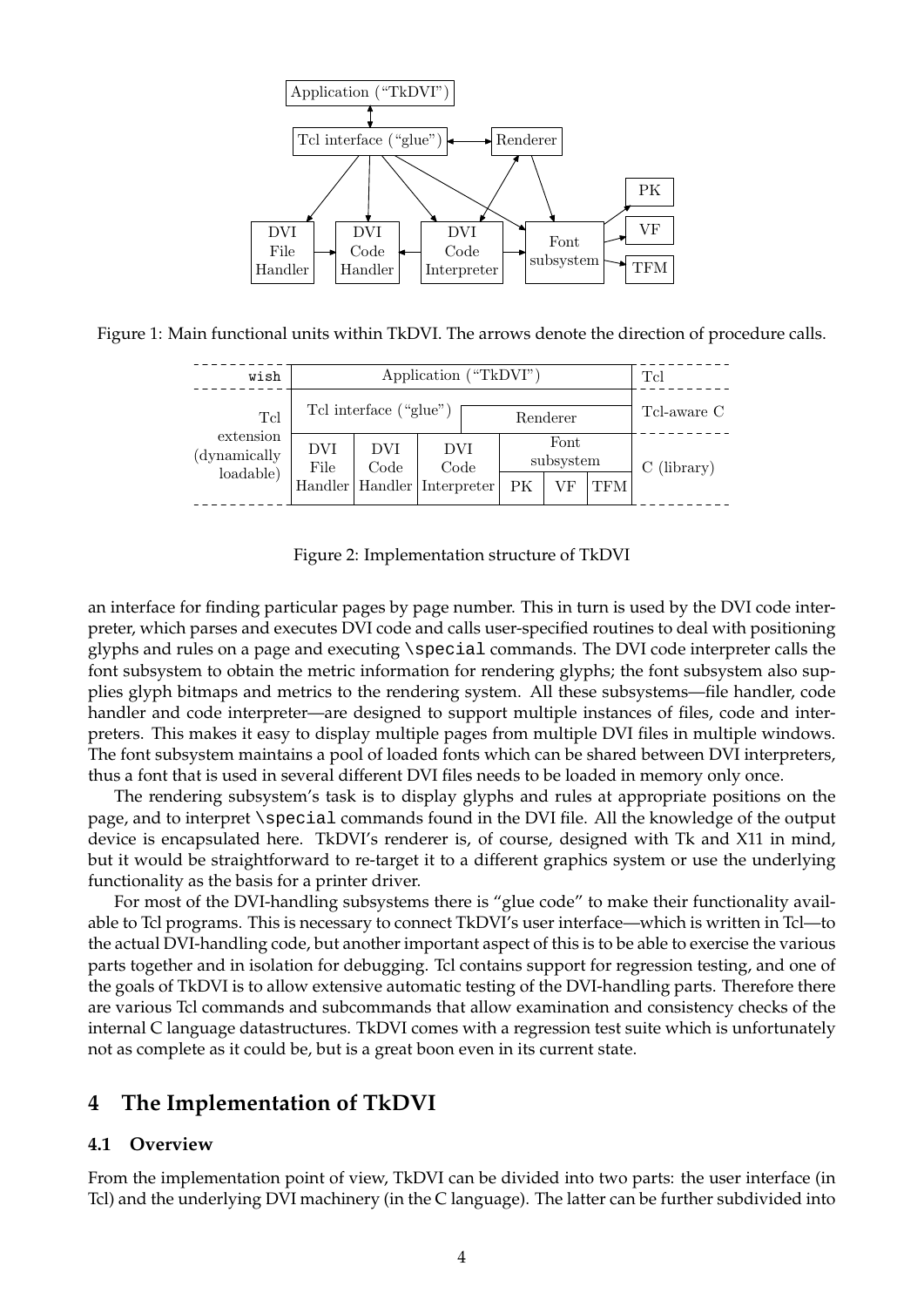the actual DVI-handling code and the Tcl-specific interface code (Fig. [2](#page-3-1)). The idea is to separate the Tcl-specific code from the general DVI-handling code in order to make it easier for interested parties to provide bindings to other scripting languages such as Perl or Python (the author, sadly, lacks the time to perform his own experiments but would be happy to hear from anybody attempting this).

We will examine the various subsystems outlined in the previous section one after the other, and point out some of the peculiarities and implementation decisions underlying each.

#### **4.2 The DVI File and Code Handlers**

TkDVI draws a distinction between *DVI files* and *DVI interpreters*. In particular, more than one DVI interpreter can work on the same DVI file, which is necessary to be able to display the same file several times without having to load it into memory more than once. TkDVI makes a further distinction between *DVI files* and *DVI code*, where a DVI file is viewed mostly as an unstructured chunk of bytes, and "DVI code" is an abstraction that knows about individual pages, the parameters used to set up appropriate scaling for the metrics and so on. This separation is not strictly necessary for the operation of TkDVI, but it takes into account the notion that DVI code does not necessarily come from a DVI file. For example, it would be possible to use TkDVI as part of a near-WYSIWYG TEX implementation where a T<sub>E</sub>X compiler and previewer are more tightly coupled as usual, or to use TkDVI as a back-end for a simple interactive word processor based on TEX fonts. At the moment there is no API support for this but it may be introduced in a later version as the need arises.

The most important aspect of the DVI file handler is a function which is responsible for loading a file by name. Since it is possible to access the same file several times, the function checks whether the file is already open and, if this is the case, returns a new reference to it without opening it a second time. For efficiency, on systems that support the mmap () system call, the DVI file is mapped directly into the TkDVI process's virtual address space. It can then be treated as a big random-access array of bytes, which is much more convenient than reading it byte-wise and seeking back and forth on the file. TkDVI also keeps track of when a file was loaded, in order to be able to find out if the file has been updated (e.g., by a T<sub>E</sub>X run) and to reload the file contents if necessary. There is a callback mechanism to notify users of the file in this case—for example, if pages from the file are currently being displayed they need to be re-rendered. There is also (among other things) a function that "closes" a DVI file; the file is only removed from memory when it has been closed as many times as it was loaded before.

Activities beyond making the DVI file contents accessible are left to the DVI code handler. The DVI code handler is usually invoked after a DVI file has been opened. It locates individual pages in the file and pre-scans the file for font definitions and  $\spadesuit$  and commands (see below). It is important to note that the code is scanned from the front, so the mechanism can deal with DVI files that have not yet been completely written out. (The current Web2C T<sub>E</sub>X implementation contains a largely-undocumented facility for using a socket to pass DVI output to another program [[2](#page-9-9)]; since it is simple to write socket servers in Tcl this will be investigated further in due course.) During the pre-scan, the DVI code handler constructs a "page table" which allows random access to every page according to its absolute position in the sequence of pages that makes up the DVI file. It also translates from T<sub>E</sub>X page numbers as found in the DVI file to absolute page numbers; this is important since T<sub>E</sub>X page numbers are not necessarily unique in a file.

#### **4.3 The DVI Interpreter**

A DVI interpreter operates on pages of DVI code as furnished by the DVI code handler. It is usually called from the renderer (see below) whenever a DVI page must be displayed, for example because the content of a window needs to be refreshed or updated. The DVI interpreter serves as a "virtual machine" that executes DVI operation codes for movement, placing of glyphs and rules and so on. Its main task is to keep track of the current position on the page both in terms of DVI dimensions (usually TEX "scaled points") and in terms of pixel positions of the output device; the more difficult job of actually rendering glyphs and rules is delegated back to the renderer by means of callback functions. Font metrics are obtained from TFM files as required, and the canonical algorithm is used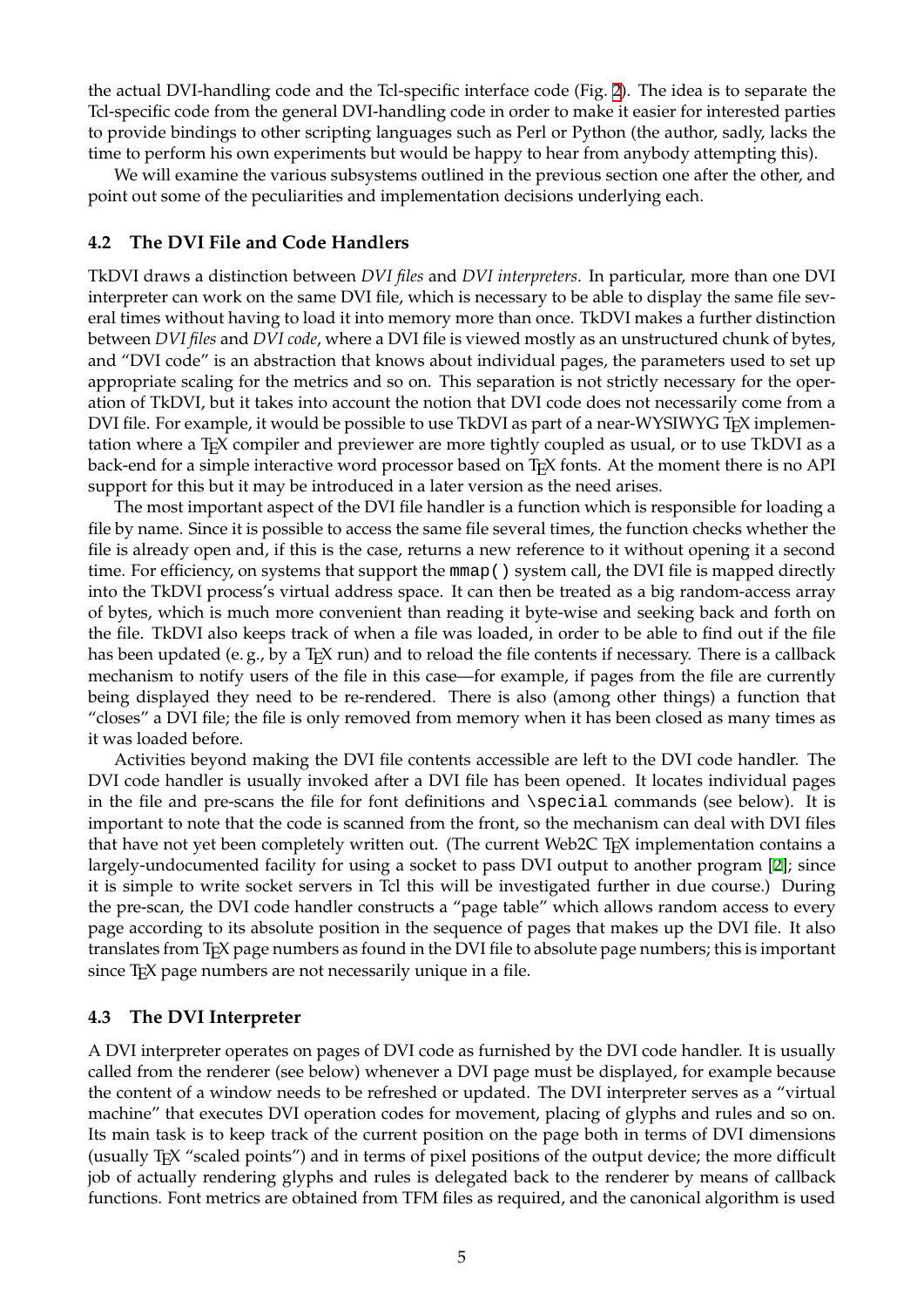to avoid ugly pixel position mismatches in sequences of glyphs. Virtual fonts, which are essentially DVI code "macros", are implemented by recursive calls to the DVI interpreter from within itself. This means that the maximum stack depth as specified in the DVI file may not be sufficient to actually render the document; for this reason the size of the actual stack is increased by "a bit", and if this isn't enough it can also be increased further as the need arises, while the interpreter is running.

### **4.4 The Font Subsystem**

Both the DVI interpreter and the renderer need access to font information. While the DVI interpreter uses the width of glyphs for position updates, the renderer must be able to construct the actual glyphs in order to display them on the page. The TkDVI font subsystem maintains a "font repository" which is capable of holding different types of fonts at different resolution and making metrics and glyph information available to other parts of the code. Currently, TkDVI supports PK fonts and virtual fonts directly; it can read T<sub>E</sub>X font metric (TFM) files to obtain correct positioning if a needed font is not available. The font subsystem is designed to be extensible, so it would not be difficult in principle to support other font formats such as GF (METAFONT's immediate output format), PostScript Type 1 or TrueType (possibly via the *FreeType* library for which there is Tcl support); the only condition is that there must be some means of converting the external font representation to a bitmap, which can then be passed to the renderer. As with DVI files, the same font can be used simultaneously by many DVI interpreters working from a single copy in memory. The font subsystem uses the standard "Kpathsea" library [[1](#page-9-10)] to locate font files in the file system according to a specification of the output device's resolution and METAFONT mode; Kpathsea also converts Type 1 or TrueType fonts to PK fonts as needed, so they can be used indirectly by TkDVI.

### **4.5 The Renderer**

DVI support for Tk can be implemented in two different ways. The more obvious method uses a "DVI widget", which is similar to other Tk widgets such as the button, text or canvas widgets in that it occupies an X11 window of its own as a first-class member of a Tk interface. (This approach was used in a former prototype of TkDVI.) Another possibility is to implement DVI support as a Tk *image type*, which is then available through Tk's image create command. In this method, DVI pages do not appear as widgets but can be included in all Tk widgets where a Tk image is allowed, such as the button, label, or, most notably, the canvas widget. The main advantage of this approach is that several DVI pages can share the same canvas, and can also be mixed with the more usual canvas features such as structured graphics items, other images or even full-blown embedded Tk widgets. For example, it is possible to embed forms or interactive graphs in a DVI page.

The TkDVI renderer is based on boilerplate code from the Tk distribution and implements both a set of data structures and callback functions required by Tk for the management of an image type and another set of callback functions for use by the underlying DVI interpreter. Each DVI image "master" has an associated DVI interpreter and a "current page" which it displays, possibly in multiple different windows at the same time. The current page number can be queried and changed from Tcl to allow paging back and forth in the DVI code. The TkDVI renderer works in a manner similar to the popular xdvi previewer; it uses comparatively high-resolution fonts—normally fonts for a 600-dpi laser printer—internally but scales the glyphs down for display by an arbitrary integer scaling factor. Anti-aliasing is employed to improve the quality of the scaled glyphs.

The main problem with TkDVI's images is that they are opaque; their background is filled with the background color specified for the widget. It would be nice if one could set a "transparent" background such that only the character glyphs would be painted, similar to the other canvas graphics items such as rectangles which support -background {}, but this is difficult due to the way glyphs are put on the page. Right now, in order to anti-alias the glyphs, the renderer uses X images where the color for each pixel is determined by interpolating between the background and foreground colors of the image. These images are then transferred to the page. In order to support "transparent" display; the glyph-to-X-image mechanism would need to be rethought.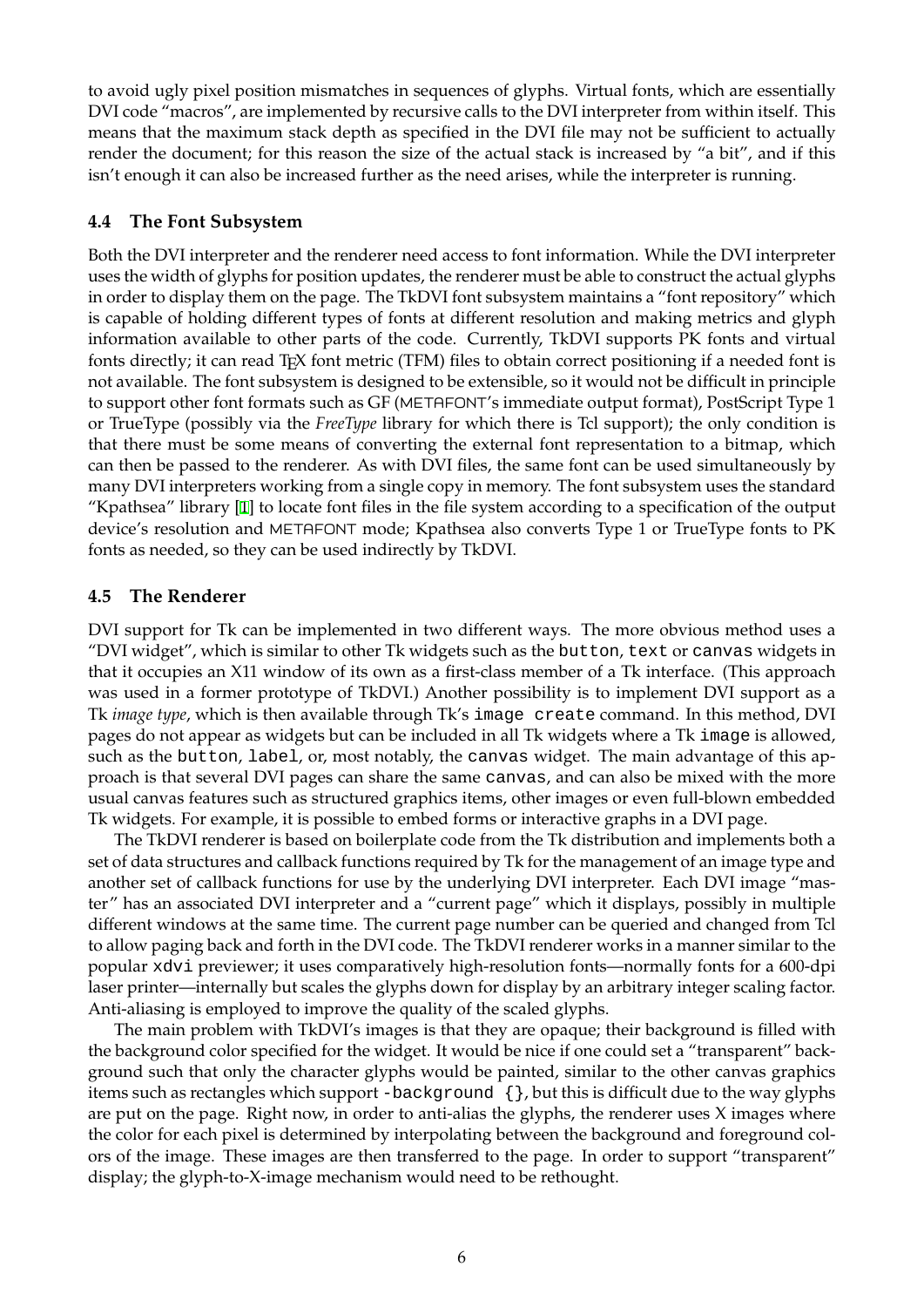

Figure 3: The TkDVI User Interface: Single-page mode (left), Overview mode (right)

#### **4.6 The User Interface**

TkDVI's user interface is patterned loosely on the gv GhostScript front-end by Johannes Plass [[11](#page-9-11)]. For example, it sports a "page selector" that displays a document's page numbers and lets the user jump to any page by clicking on its number with the mouse. It is also possible to select individual pages for printing using dvips. A DVI image is displayed in a big window and can be scrolled either by means of scroll bars or by directly dragging the window contents. A mouse button pops up a "magnifier" similar to that in xdvi, so part of the page can be examined more closely; various sizes of magnifier are accessible by holding the Shift or Control keys when the button is pressed. It is interesting to note that the enlarged image is implemented by opening a new DVI image in another window displaying the same page of the same file, but without shrinking. This window is designated an "override-redirect" window—it remains under TkDVI's control rather than being taken over by the X11 window manager—and tracks the current position on the shrunken page just as in xdvi. Even though all the event handling and window positioning is passed through Tcl, this is not visibly slower than the corresponding feature in xdvi. There are buttons to page back and forth, and the DVI window can be scrolled and paged using key shortcuts as well.

Another unusual feature of TkDVI's user interface is the display of two-page spreads and "overviews" showing an array of tiny page images. The former uses a double-width window and allows the viewer to judge the appearence of two facing pages as in a book, while the paging mechanism adjusts to this by moving two pages at a time rather than one. The latter gives a high-level overview of a document that makes it easy to survey the placement of floating objects, while allowing the user to move easily to any displayed page simply by clicking on it. All of this is made possible through the judicious distribution of Tk DVI images on a canvas.

The possibility of superimposing Tk structured graphics on a DVI image is exemplified by the "measuring device". A position on the page can be fixed by a mouse click; subsequent dragging of the mouse shows a "rubber line" from the current position to the original point, while the distance from the current position to the original is displayed in a choice of units of measurement. This is easily implemented at the Tcl level using appropriate button press, release and motion bindings.

The author is not entirely happy with the way the interface has turned out; fortunately Tcl makes it easy to experiment with alternative styles, and it is expected that TkDVI's user interface will gravitate towards one more like that of Adobe Acrobat Reader (while trying to avoid some of that pro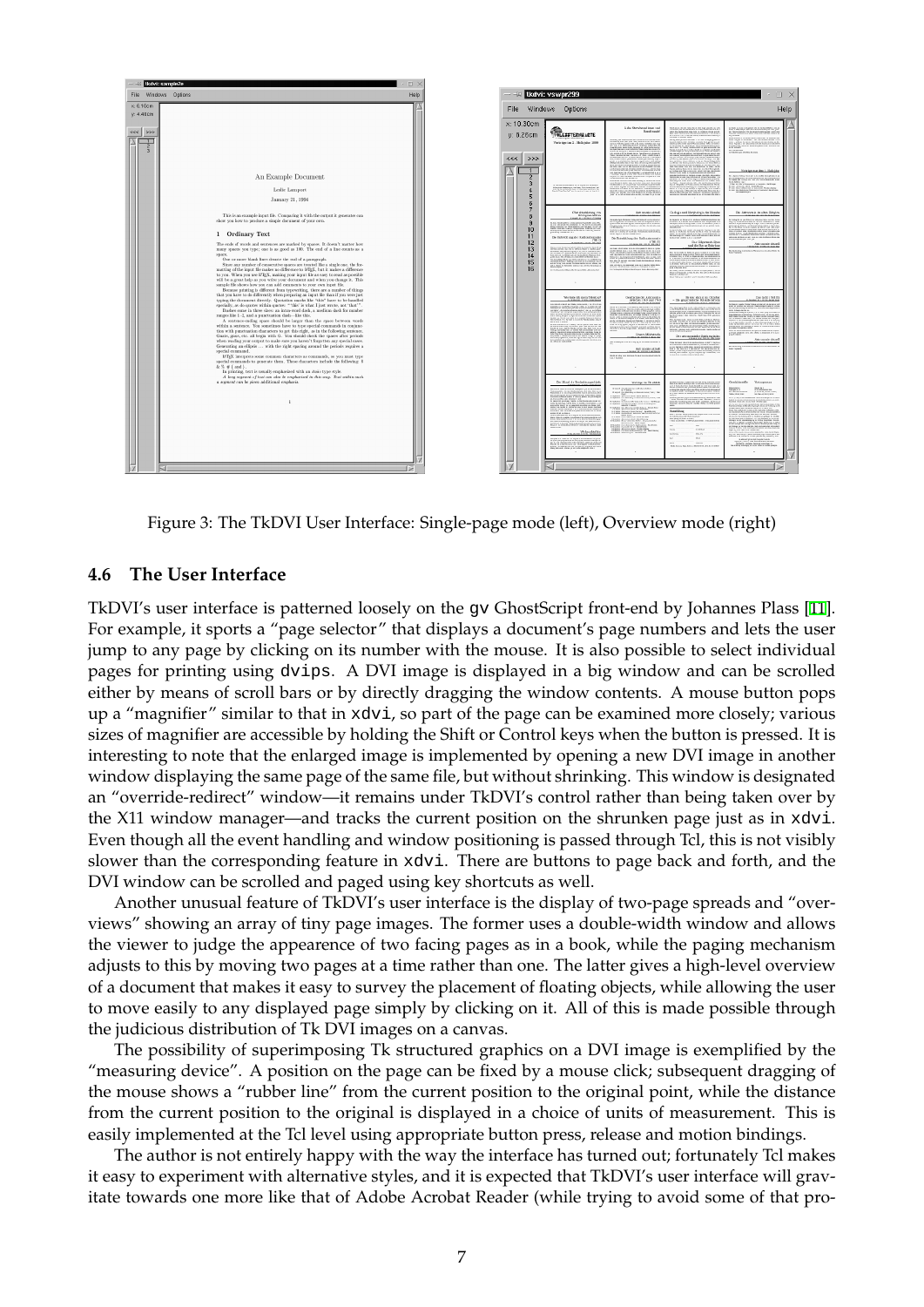gram's drawbacks).

The ease with which the program's user interface can be enhanced through Tcl cannot be overstated. For instance, after a presentation on L<sup>AT</sup>EX-based hypertext features at EuroTeX'99, including the PDF feature of "bookmarks" that make it easy to jump to the beginning of chapters or sections in the document, an experimental implementation of DVI-based bookmarks for TkDVI could be completed during the conference, in the space of about two hours. The amount of work this would have taken for a C-based previewer like xdvi is unpleasant to contemplate, but Tcl lends itself well to casual user-interface hacks such as this.

### **5 \special Commands**

An enticing feature of a Tcl-based previewer is more flexible handling of T<sub>E</sub>X \special commands, which can be used to communicate directly with a DVI driver from a T<sub>E</sub>X manuscript. In TkDVI, the execution of  $\simeq$  is in the domain of the renderer, which must supply a callback function to the DVI interpreter for the purpose. TkDVI's renderer understands a number of \special commands directly and calls a Tcl procedure from the user interface to handle the rest. This makes it possible to include arbitrary Tcl code in \special commands.

The most obvious application for this is to push out graphics inclusion to the Tcl side of the program, where it can be performed using canvas primitives, Jan Nijtmans' Img extension, or external programs such as Ghostscript, but it also opens the way to DVI files containing forms, interactive elements or World-Wide Web links. Of course it must be considered that device-specific extensions such as these go against the notion of a "device-independent" file format, but they can nevertheless be useful in some circumstances. In particular, inclusion of PostScript graphics would be a very desirable feature, if only for compatibility to existing programs like xdvi. It turns out that the facilities of the Img extension are difficult to use directly for this purpose: Img renders PostScript by invoking an external Ghostscript process for each image which generates a "portable pixmap" (PPM) file corresponding to the PostScript input. This PPM file is then read by Tk using the existing method for the format. To support PostScript graphics at a level comparable to xdvi, it should be possible to honor the scaling and rotation specifications given for an embedded PostScript file in the DVI  $\simeq$  special, but this is partly outside the facilities of Img. Besides, for a document containing lots of embedded pictures, forking an external PostScript interpreter for every single image would be very inefficient. The xdvi previewer renders PostScript by sending commands to a single instance of Ghostscript (or another Postscript engine) which then outputs directly to xdvi's X11 window. While this approach is not without its problems even in xdvi—for example, if one switches to another page while the external Ghostscript process is busy rendering an image, chances are that one will end up with half the picture on the new page—it would be even more difficult to support for TkDVI, due to the doublebuffering nature of the Tk canvas and the fact that many pages may be displayed simultaneously. Possibly the most promising approach to this problem would be to adopt an intermediate solution where a single Ghostscript process would be employed to render pictures directly into off-screen pixmaps, which could then be displayed using the standard Tk image mechanisms. Such a method could be packaged as a Tk image type external to TkDVI and would probably be useful to other programs as well.

Another straightforward application of the \special mechanism are "source specials", which correlate locations in the DVI file with input file names and lines and make it possible to jump from a position in the DVI window to the approximate place in the corresponding TEX manuscript. For this, the previewer must know how to communicate the input file name and line number from the \special to the editor, and Tcl makes this easy to do and configure.

An important issue in connection with arbitrary Tcl statements in DVI files concerns security: what if a DVI file contains evil Tcl commands that will, say, try to format a viewer's hard disk? The answer to this is to arrange for Tcl code from DVI files to be executed in a *safe Tcl interpreter* from which potentially dangerous facilities have been removed. It is still possible to arrange for limited access to Tk for this code, so the Tcl code in a \special could, for example, display graphics within a specifically designated area on the page. The issues involved in this are similar to the issues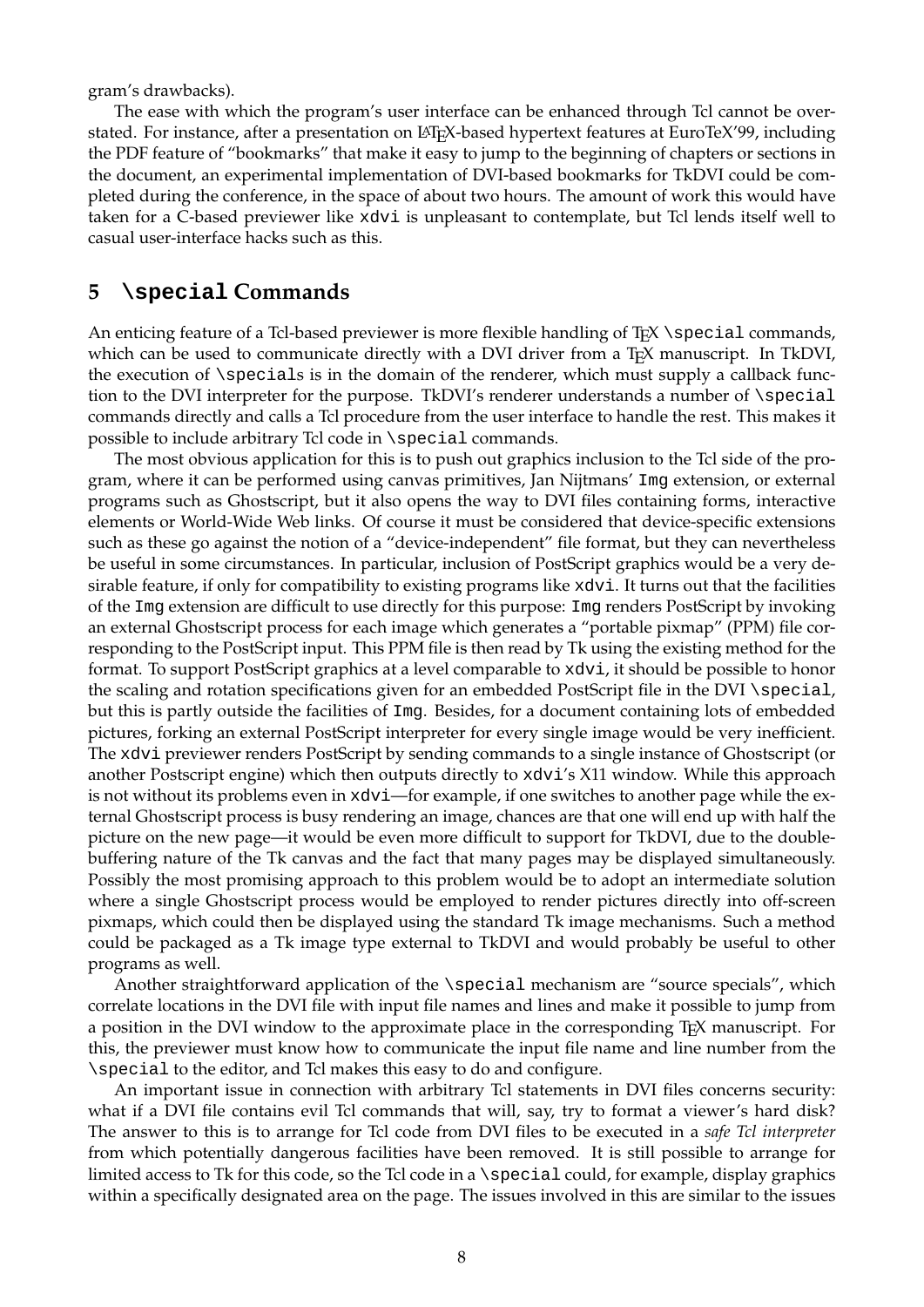surrounding programs such as the Tcl/Tk WWW browser plugin.

### **6 Tcl-ish issues**

Nowadays, with various "flavors" of Tcl/Tk in use ranging from vintage 7.*x*/4.*x* to the most up-todate, it is often difficult for extension writers to decide which version of Tcl/Tk to target. TkDVI requires at least Tcl/Tk 8.0 because it uses, as far as possible, the new "objectified" interface for the glue code between Tcl and the internal DVI support procedures. Tk is not yet fully "objectified", and while a Tcl\_Obj interface to the image subsystem has been released in Tk 8.3, at the time of writing this paper the image code in the TkDVI renderer is still written to the old interface. TkDVI has been tested with versions of Tcl/Tk ranging from 8.0 to 8.2, and no version-related problems could be detected.

Another interesting issue is the management of extensions. Notionally, TkDVI consists of five different modules. While all of these could be compiled and linked into individually loadable extensions, their interconnectedness makes this a bit silly. Right now all of TkDVI's C code ends up in a single loadable extension, which is the simplest approach; however, it would be desirable to split off the Tk-related parts so that DVI tasks not related to rendering could be handled in a non-GUI program. This would make TkDVI's DVI-interpreting code more useful in a wider range of applications. The main obstacle to this is a general difficulty in setting up appropriate mechanisms for compilation: Earlier versions of TkDVI used the libtool machinery to automate building sharable libraries on various platforms, and this did not allow libraries that depended on other libraries being built, as would have been the case if the Tk and Tcl portions of the previewer had been separate. The current version no longer uses libtool (the abolition of which simplified the build environment to an amazing degree), but the separation has not yet been reinstated. The author follows with great interest the development of the TEA framework for compiled extensions to Tcl, and hopes to be able to make the C portions of TkDVI TEA-compliant as soon as possible.

Finally, a recently-introduced feature of Tcl, *stub libraries*, make it easier to decouple compiled extensions from the particular versions of Tcl they have been compiled for. No work has yet been done to utilize this for TkDVI, but the author is fairly confident that this will be taken care of during the TEAification of the package.

TkDVI currently consists of approximately 8400 lines of C code (including comments) and about 1100 lines of Tcl. Of the Tcl code, approximately 750 lines deal with the "browser", the main TkDVI user interface, and most of the rest (150 lines) is the implementation of the gv-style page selection widget.

### **7 Future Plans and Possibilities**

While TkDVI is already quite usable as a program, work on it is by no means finished. The most glaring omission to date (March 2000) is the lack of a mechanism for the inclusion of PostScript graphics.

At the C language level, an interesting area to look at deals with color. The requirements for color management are set out succinctly in [\[13](#page-9-12)], and work is ongoing to re-cast and extend TkDVI's \special mechanism in the light of that paper. Basic color support has been implemented on a prototypical basis, but limitations in the anti-aliasing procedure make it difficult to support cases which are easily handled in a program such as dvips.

The user interface offers many fascinating possibilities, mainly through the flexibility of Tcl/Tk. Some ideas that have been thrown around include an annotation mechanism for DVI files where a viewer could mark up and comment the DVI material in different colors. The marks and comments would then be written to another file which could be sent back to the original author. In connection with "source specials", this would make for a very powerful copyediting environment.

Color and a user interface modified for full-screen display would make TkDVI into a powerful presentation tool, especially for mathematical material, which is notoriously mishandled by other such programs. This could be augmented with animations, multimedia etc. through \special